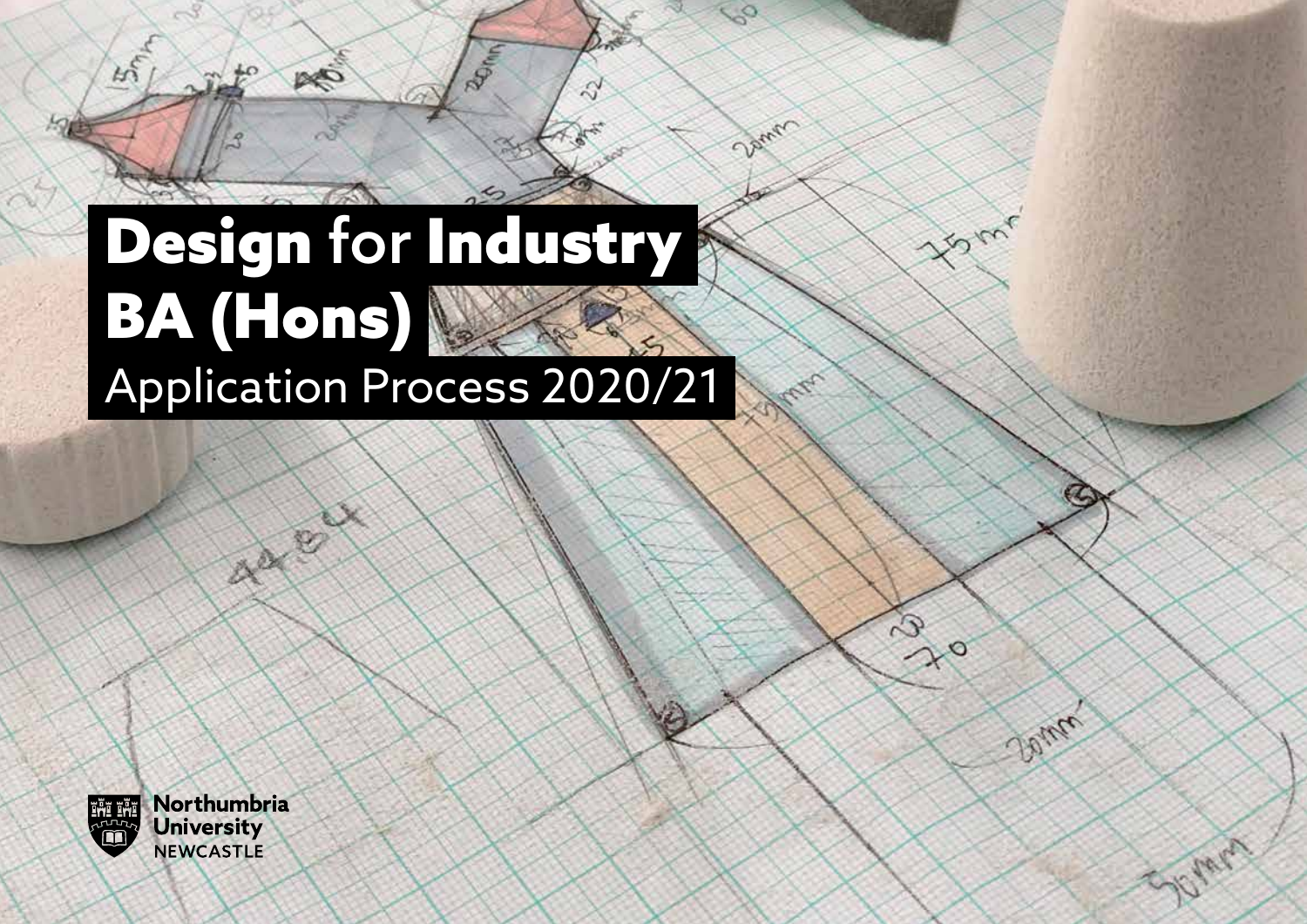### **How do I make an application?**

Your application to study for an undergraduate degree at Northumbria University is in two parts:

- **UCAS\* Application form**
- **Digital Portfolio & Portfolio Statement** (Note - Digital portfolio is 15 images and the Statement is 300 words)

*\*EU and International students can apply direct*

When you apply, you will receive an email from Northumbria University confirming receipt of your application. If you are made an initial offer, you will be given instructions on uploading your Digital Portfolio. Read the instructions carefully because they will give you important information on deadlines, maximum file sizes, upload instructions etc.

The following slides will give you guidance on compiling your Digital Portfolio & Portfolio Statement. It also includes course specific details on uploading your files, what to include in the Digital Portfolio & Portfolio Statement etc.

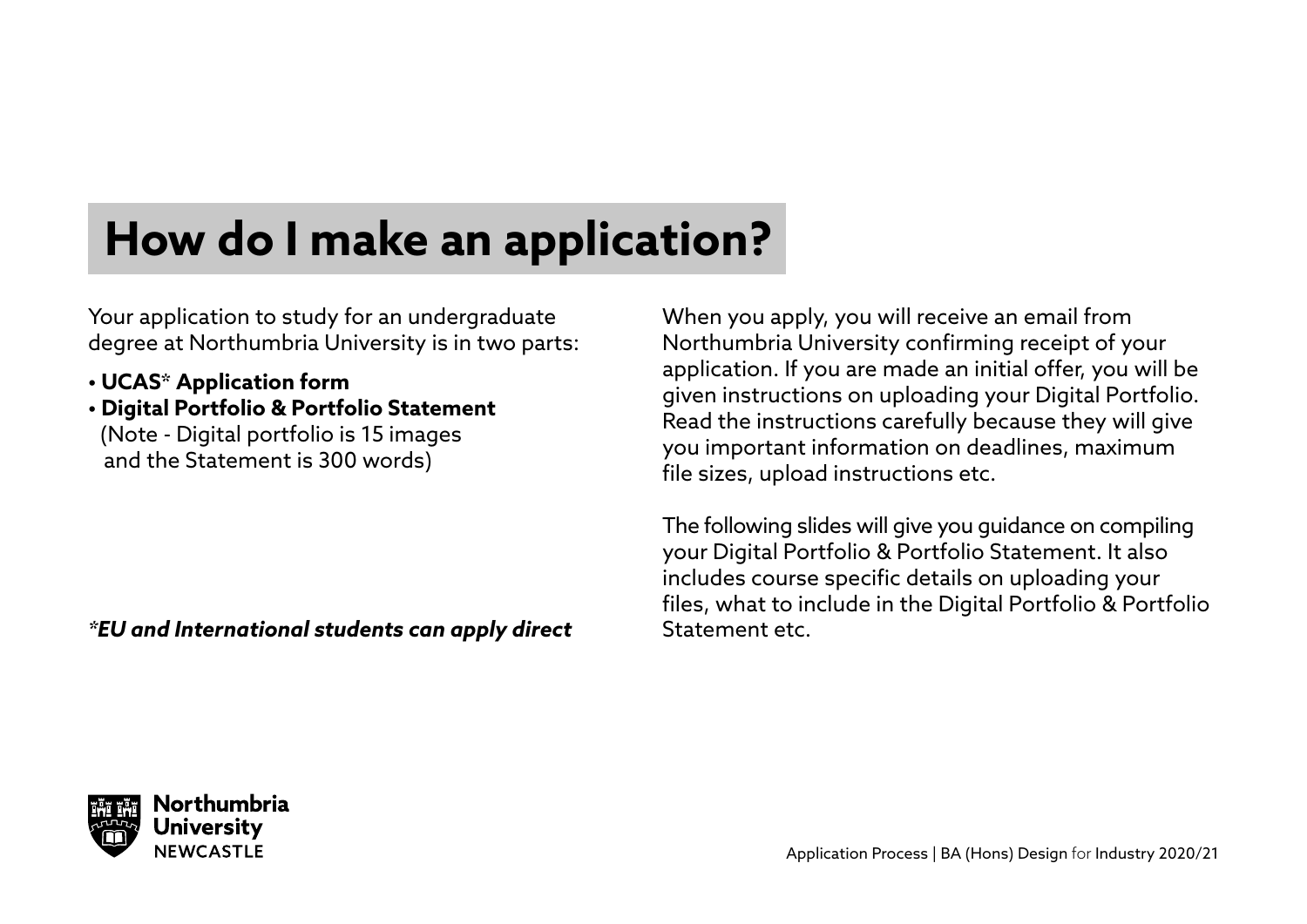# **How do I make an application?**

The key milestones in the application process are as follows:

- 1 Apply through UCAS
- 2 Receive an initial offer

3 - On receiving an initial offer, you will be given instructions on uploading your Digital Portfolio & Portfolio Statement

4 - Northumbria University specialist staff assess your UCAS application, Digital Portfolio and Portfolio Statement

5 - The outcome will be communicated through UCAS and will be one of the following:

- **Conditional Offer**
- **Unconditional Offer**
- **Alternative course offer**

We have illustrated the Application process as an Application Journey on the following page.

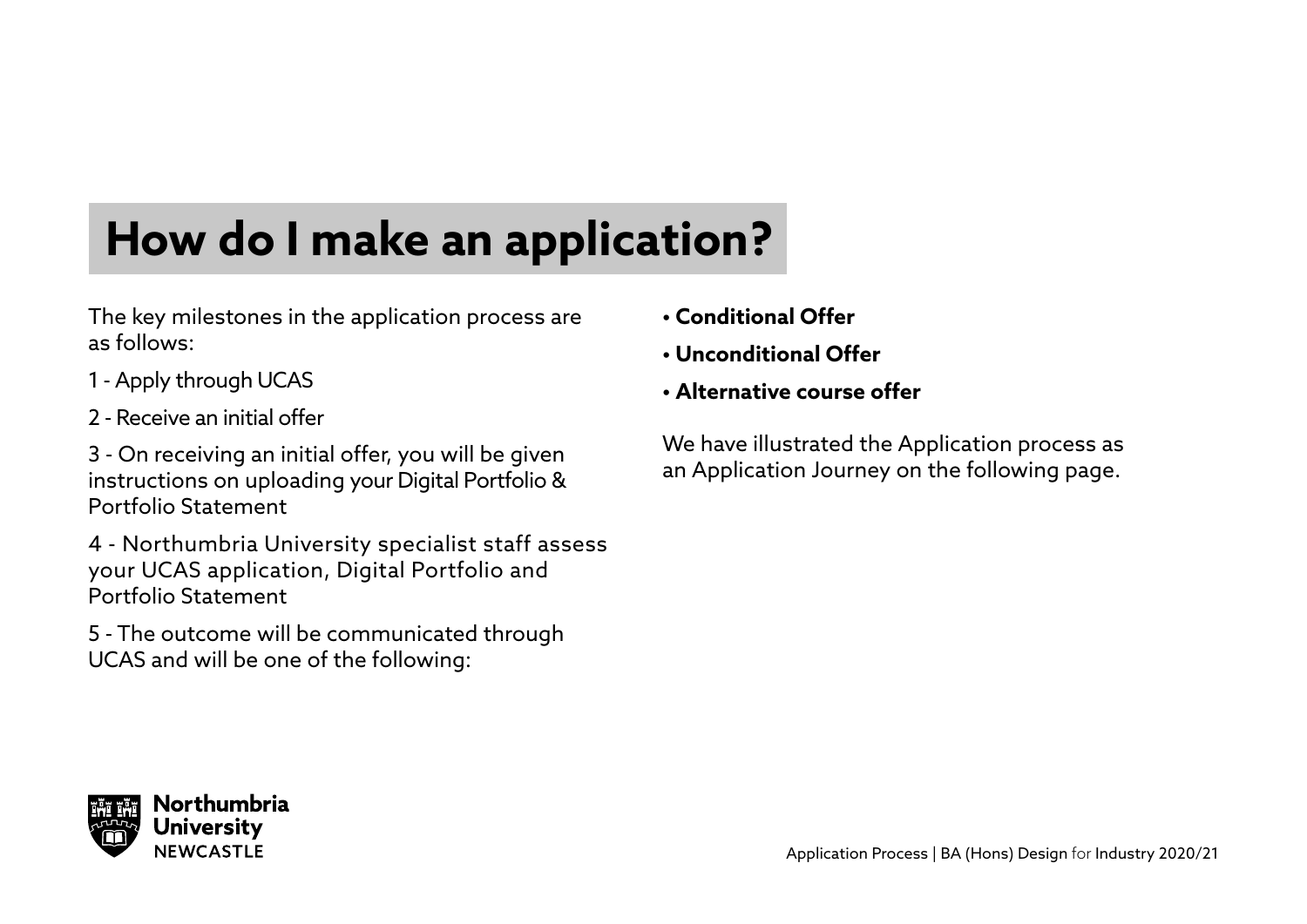### **What is the application Journey?**



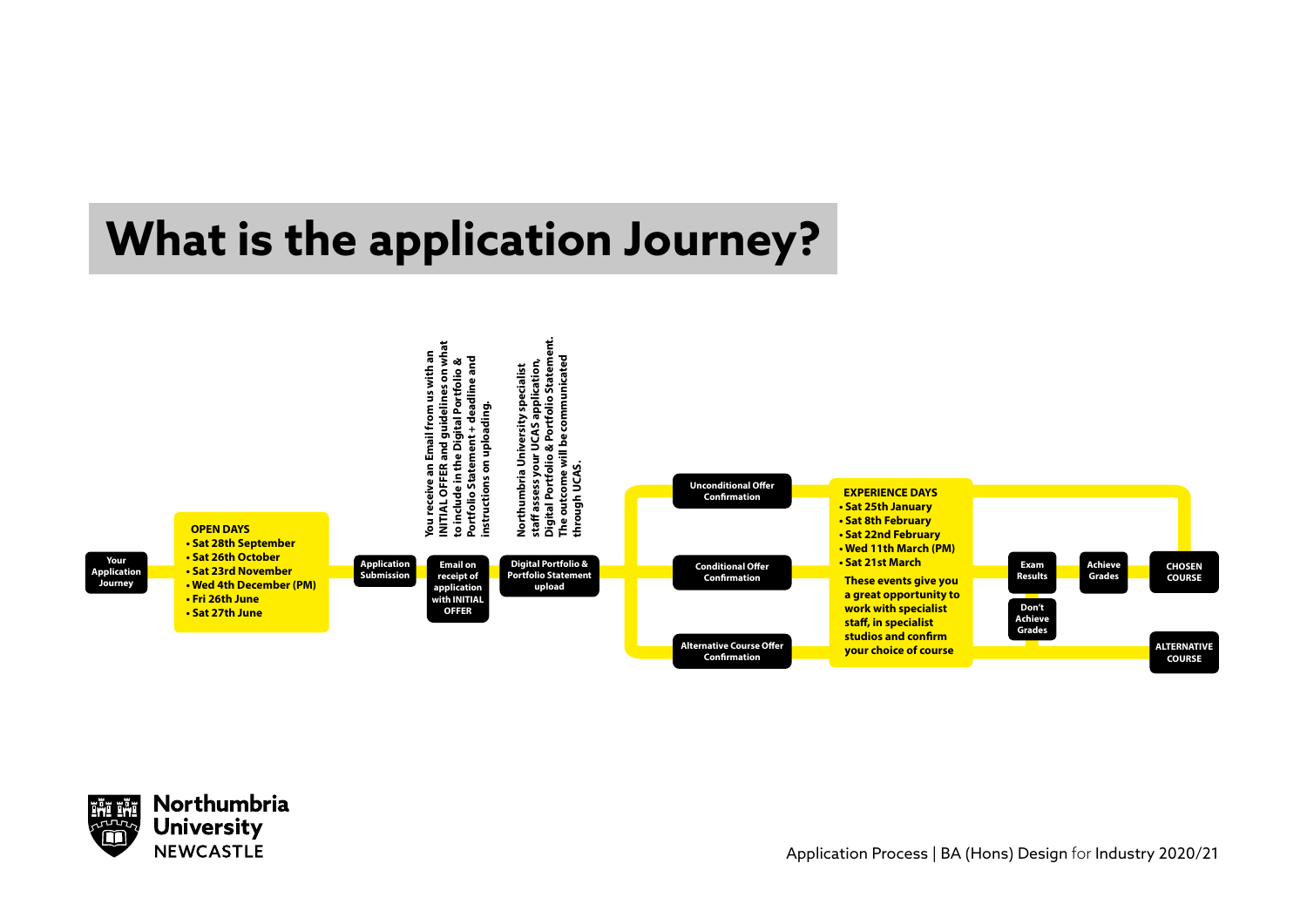### **What should be in my Digital Portfolio?**

#### **For Year 1 entry, your Digital Portfolio should consist of 15 pages, showing the following:**

**Page 1** — A 300 word supporting Portfolio Statement. This Portfolio Statement is different to the personal statement in your UCAS application.

We are interested in what inspires you, who inspires you and how you communicate that enthusiasm through your statement and your work. Which designers and artists are you looking at and referencing? Who, or what, has inspired you to choose the specialist subject you are applying for?

We are interested in how you talk about your work and communicate the ideas behind the projects and the elements of the projects you consider to be the most successful.

You should use the Portfolio Statement and your UCAS personal statement to talk about these areas.

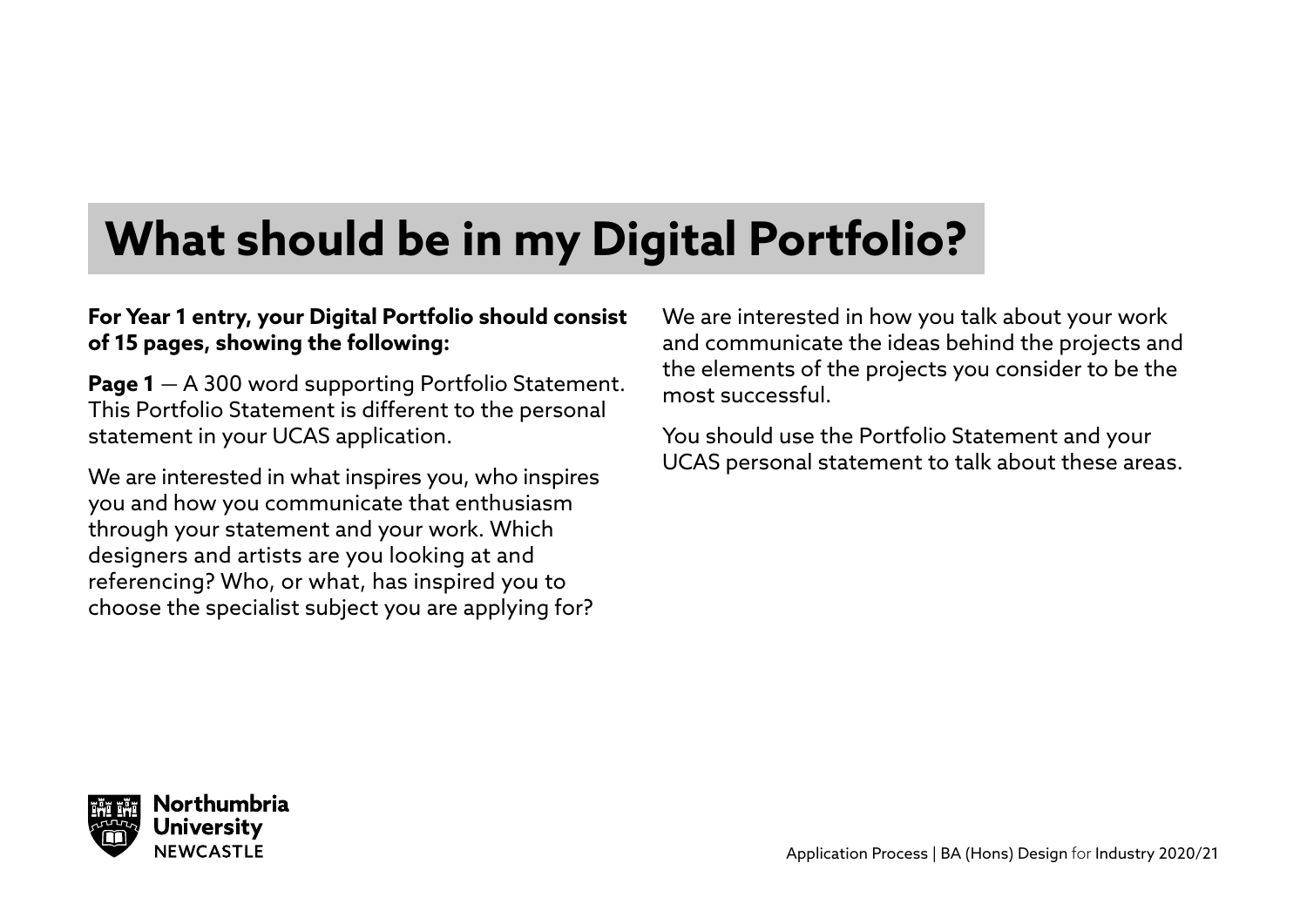### **What should be in my Digital Portfolio? (cont)**

#### **Your Digital Portfolio should consist of 15 pages, showing the following:**

**Pages 2 to 12** — Show examples of your college/ school work from their starting points, as concepts and ideas, through their development to your final pieces. It is important that these pages demonstrate both your ability to generate and develop concepts, alongside practical skills and how you explore and use different media and materials.

As a guide, you could include three or four pieces of work in this section. For each project you need to show initial concepts, development work and final pieces, which could be shown as photographs of your sketchbooks, preparatory sketches and final pieces. These can be evidenced in a variety of ways

which could include drawing/painting (analytical/ abstract), 2D/3D work, photography/CAD etc.

Note - You can arrange the images in whichever way you feel tells the story of a project in the most effective way. You could have one image on a slide, or several small images could be grouped together in one slide.

Don't just include your Design & Technology project pages, re-create and communicate these in a more visually rich, creative manner, not full of text and annotations but idea and development focused, models, photographs, sketches etc.

Show your creative exploration in both 2D and 3D which helps to demonstrate your imaginative thinking.

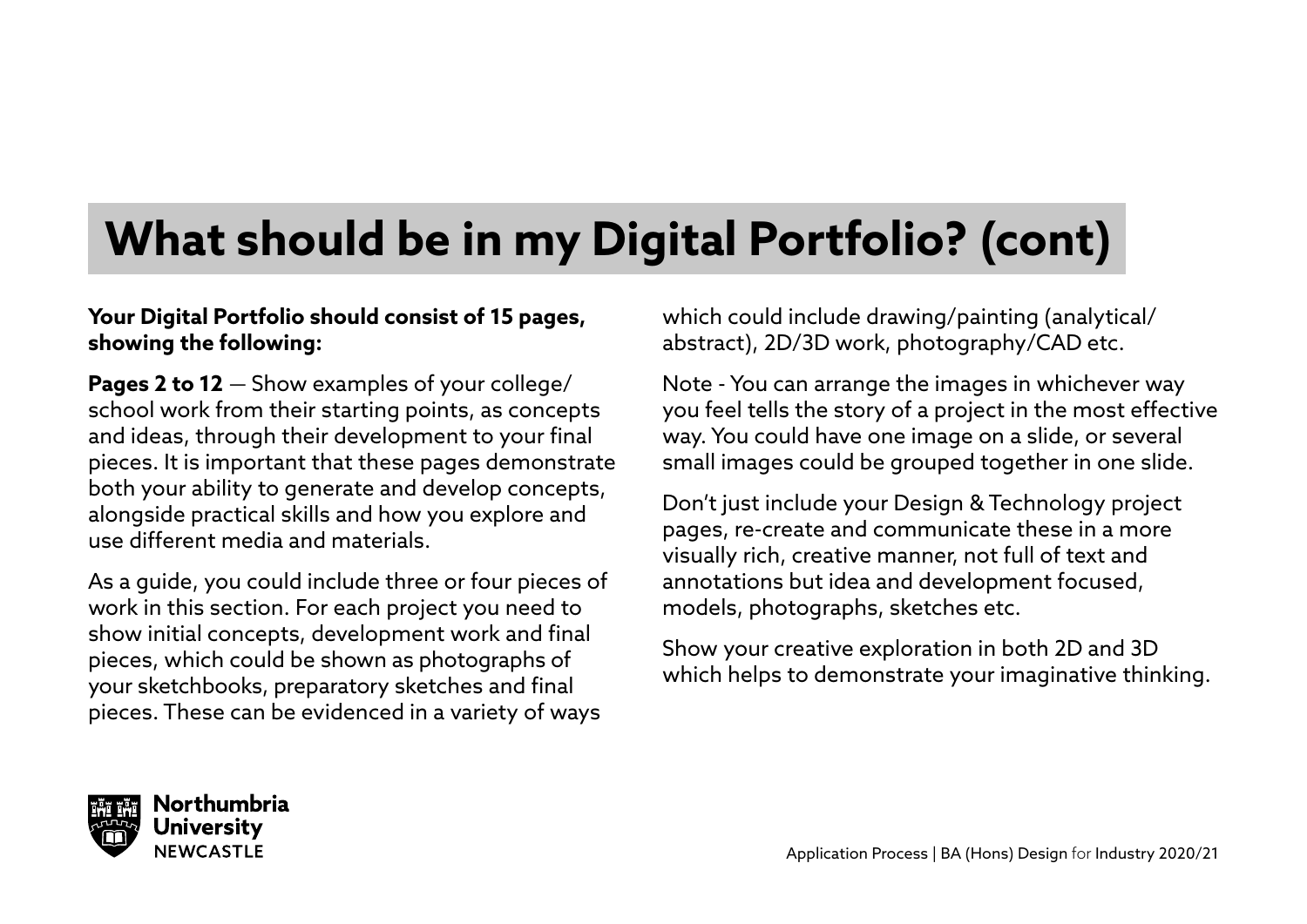## **What should be in my Digital Portfolio? (cont)**

#### **Your Digital Portfolio should consist of 15 pages, showing the following:**

**Pages 13 to 15** — Showing us some of your personal work. We want students who are excited by the subject they choose and are engaged in the world around them. We want to see some independently generated work, i.e. self directed work which you have produced outside your current school/college/ other course curriculum which demonstrates your own personal interests.

These pages should be made up of your own work, hobbies. We want to see that you are a creative and independent person.

#### *(Note - For Year 2 or 3 entry, UK and International students may need to provide an enhanced portfolio. Details will be given on receipt of your application)*

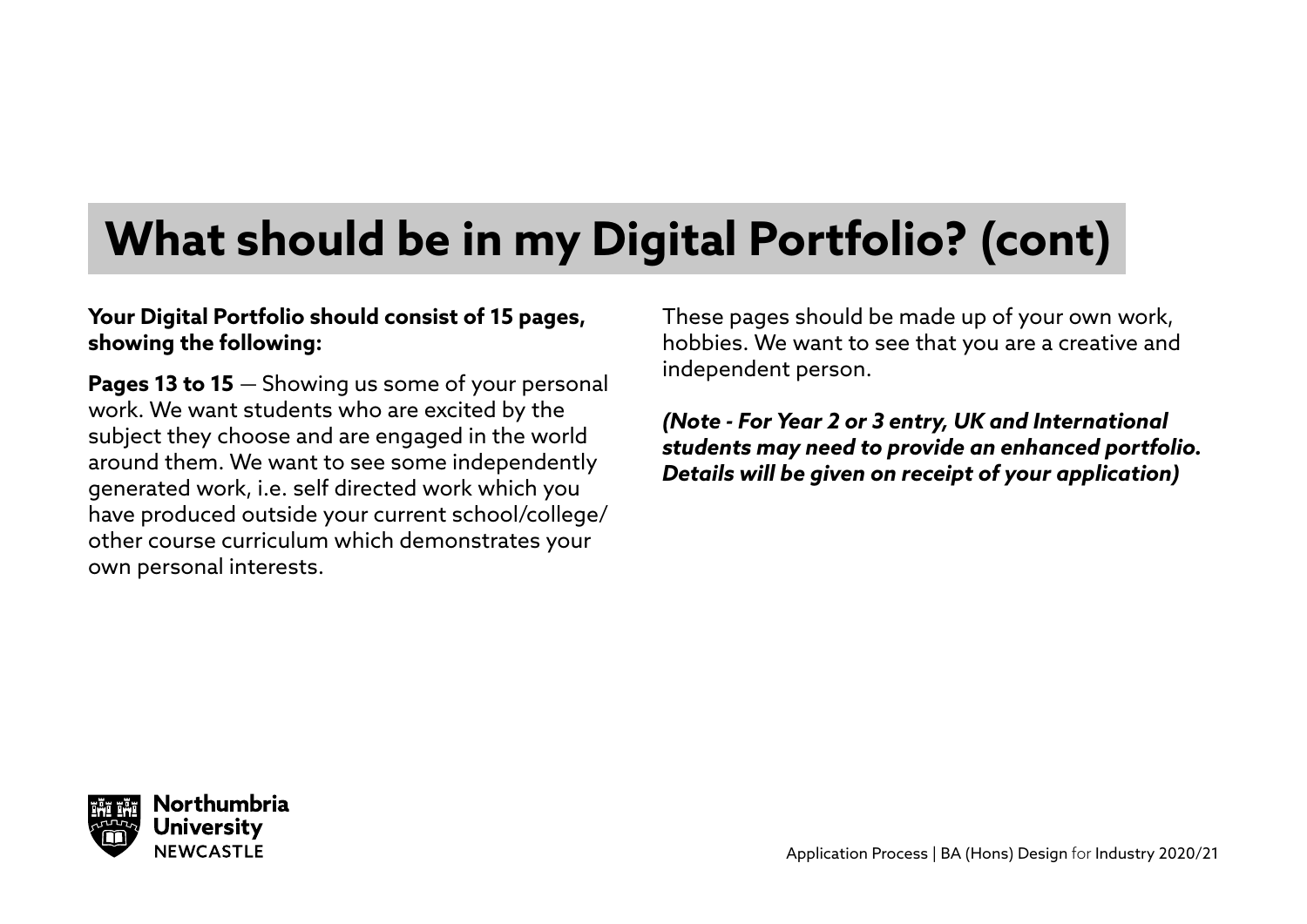## **What format should my Digital Portfolio be in?**

**The Digital Portfolio should be submitted as an A4, 15 page Adobe Acrobat PDF. The maximum file size for this PDF is 30 Megabytes (MB).**

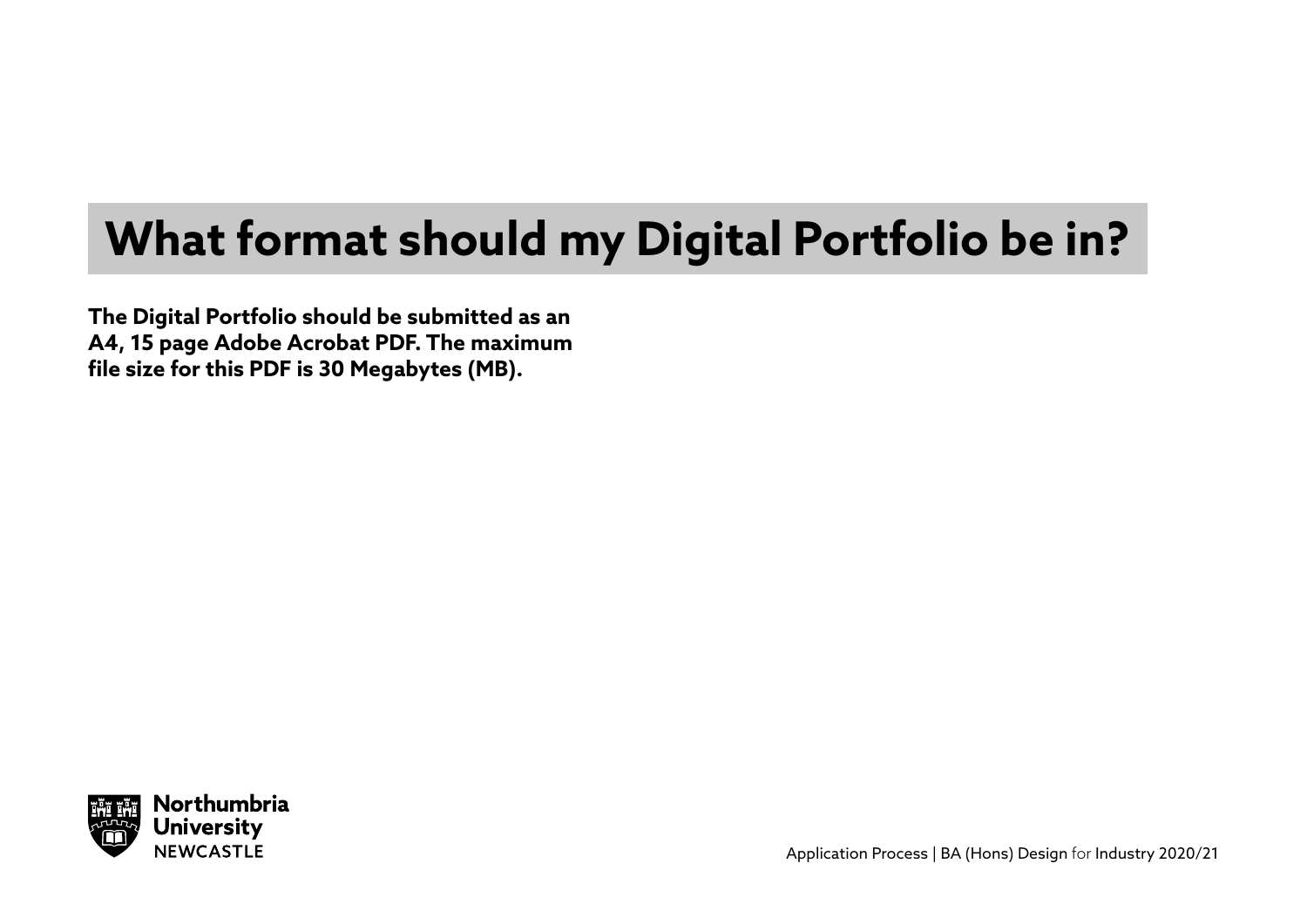### **How do I upload my Digital Portfolio?**

**The email containing your Initial Offer will also have a link to the Digital Portfolio upload area. Follow the instructions to upload the Portfolio.** 

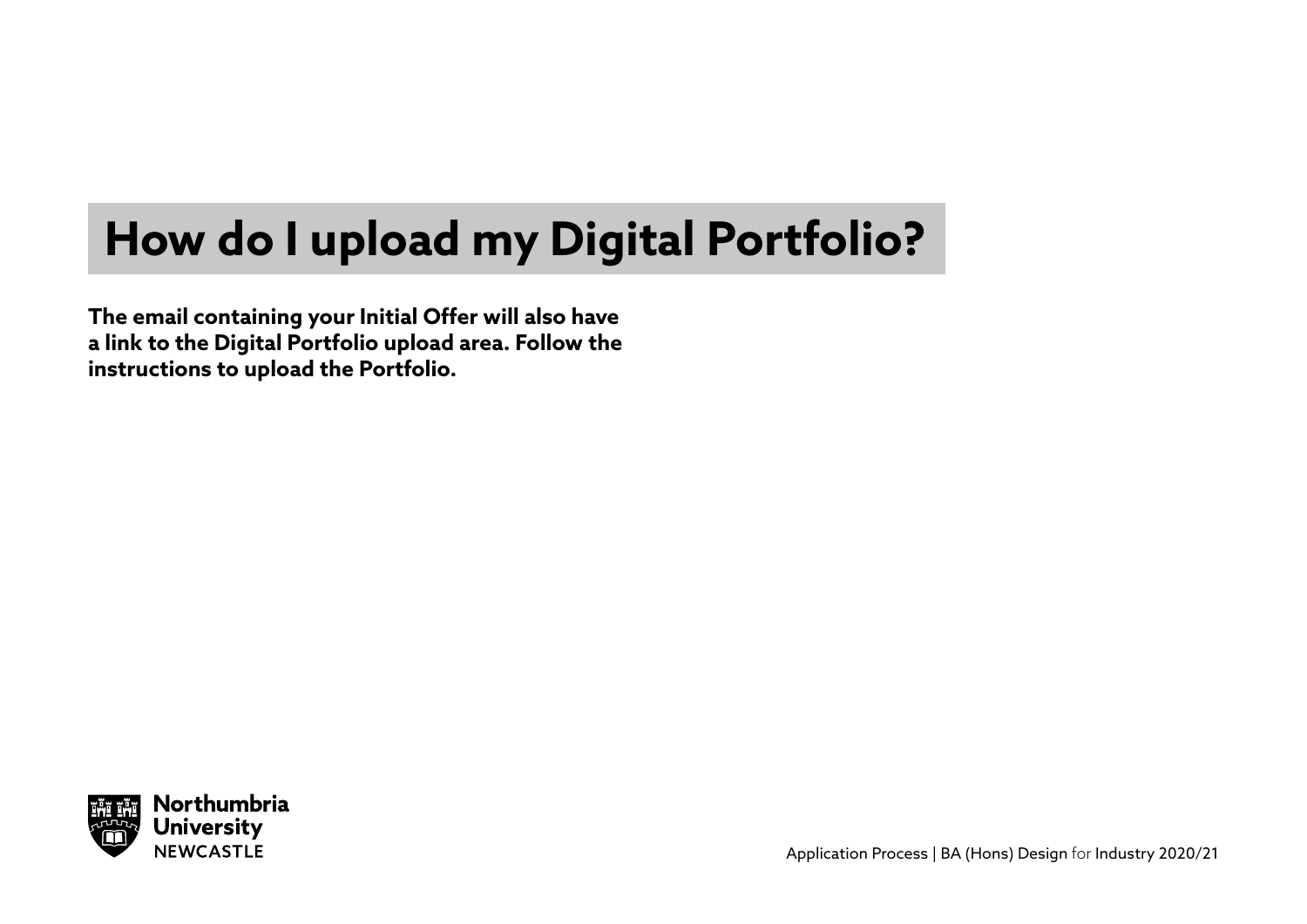### **BA (Hons) Design** for **Industry — Portfolio Examples**

**The following page gives some Portfolio Examples.**